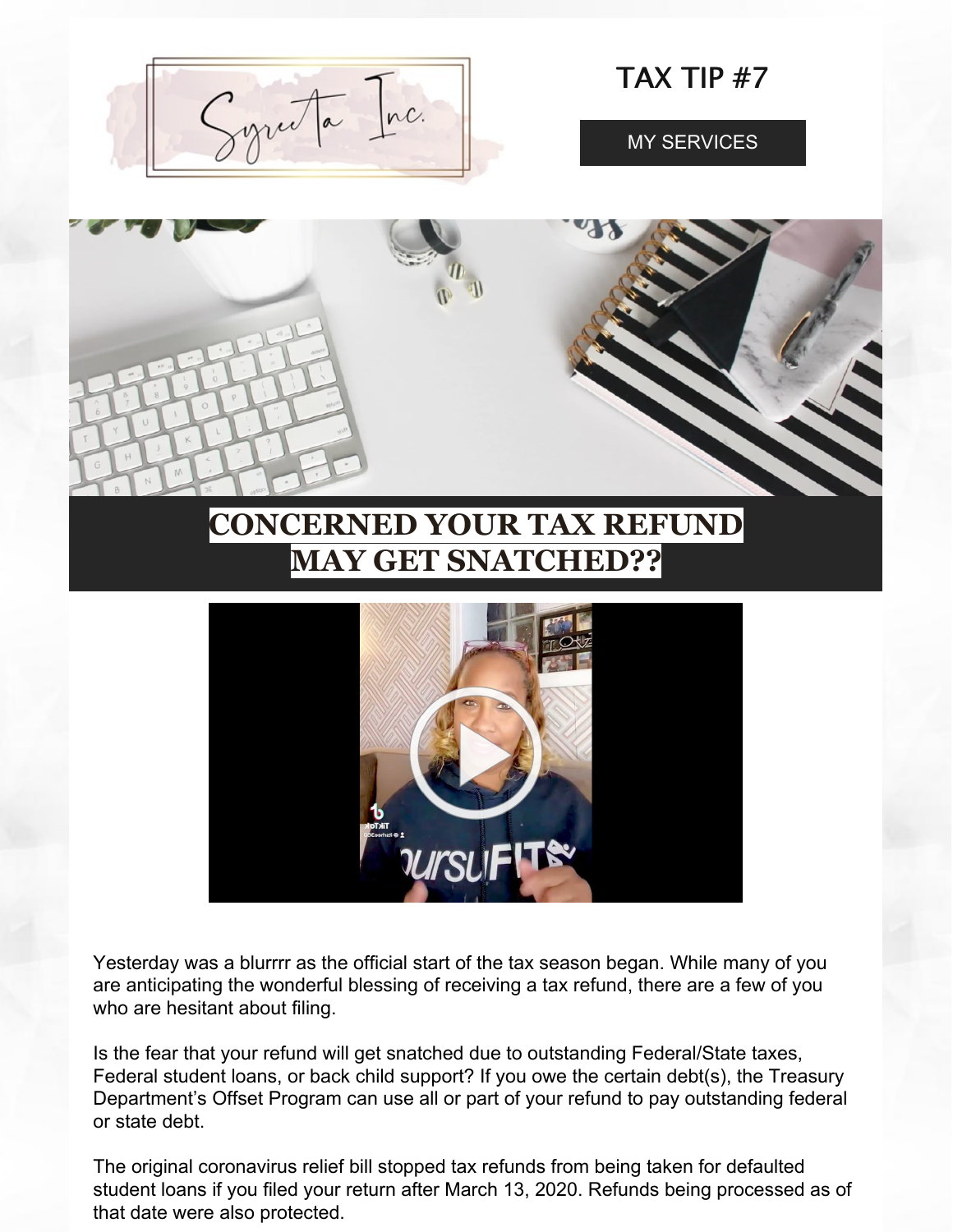Collection activities are currently paused through May 1, 2022 for all federal student loans and commercially held FFEL debt, which could protect your 2021 refunds as well.

Now, there are several situations in which the IRS can rightfully seize and intercept your refund on behalf of another agency. While there is a hierarchy of priority in terms of who can garnish your federal tax return first – the IRS taking top priority and the state taking lowest – individual state revenue services may allow state income tax refund garnishment for a debt in collection.

**HOWEVER**, before crying foul and blaming the government for making a terrible mistake consider whether any of the numerous reasons for tax refund seizure could apply to you:

- **Have An Outstanding Tax Debt** from the previous year(s). If you're behind on your state tax bill, the State can not only seize your state refund, however, they can apply to the IRS to seize money from your federal refund.
- **Behind on Child Support Payments. NOTE:** Don't make the mistake of thinking you're home-free when your son/daughter reaches 18 years of age. If you are still delinquent, this can continue even past the time that your child no longer qualifies for support.
- **You're Going Through Bankruptcy**. Under Chapter 13, the bankruptcy trustee can request that the court take your refund and apply it to your debts. Under Chapter 7, filers may lose their refund but can exempt some of it from seizure. Once your bankruptcy is fully discharged, your refunds will be safe. If you think this could happen to you, check with your bankruptcy trustee.



When the IRS takes a taxpayer's refund, it is often called an "offset." In most cases, the taxpayer is informed via mail that the refund is subject to be offset, but by then, it is often too late to stop the offset. Although retrieving the refund once it's been applied to debt is difficult, determining whether the IRS will take your income tax check is relatively simple.

### **Take the following steps if you THINK your refund may be seized by the IRS**

Call the IRS's customer service department from 7 a.m. to 10 p.m. at 1-800-829- 1040. If your refund is set to be applied to a federal or state debt, there will be a federal debt indicator on your account. However, keep in mind the IRS rep will not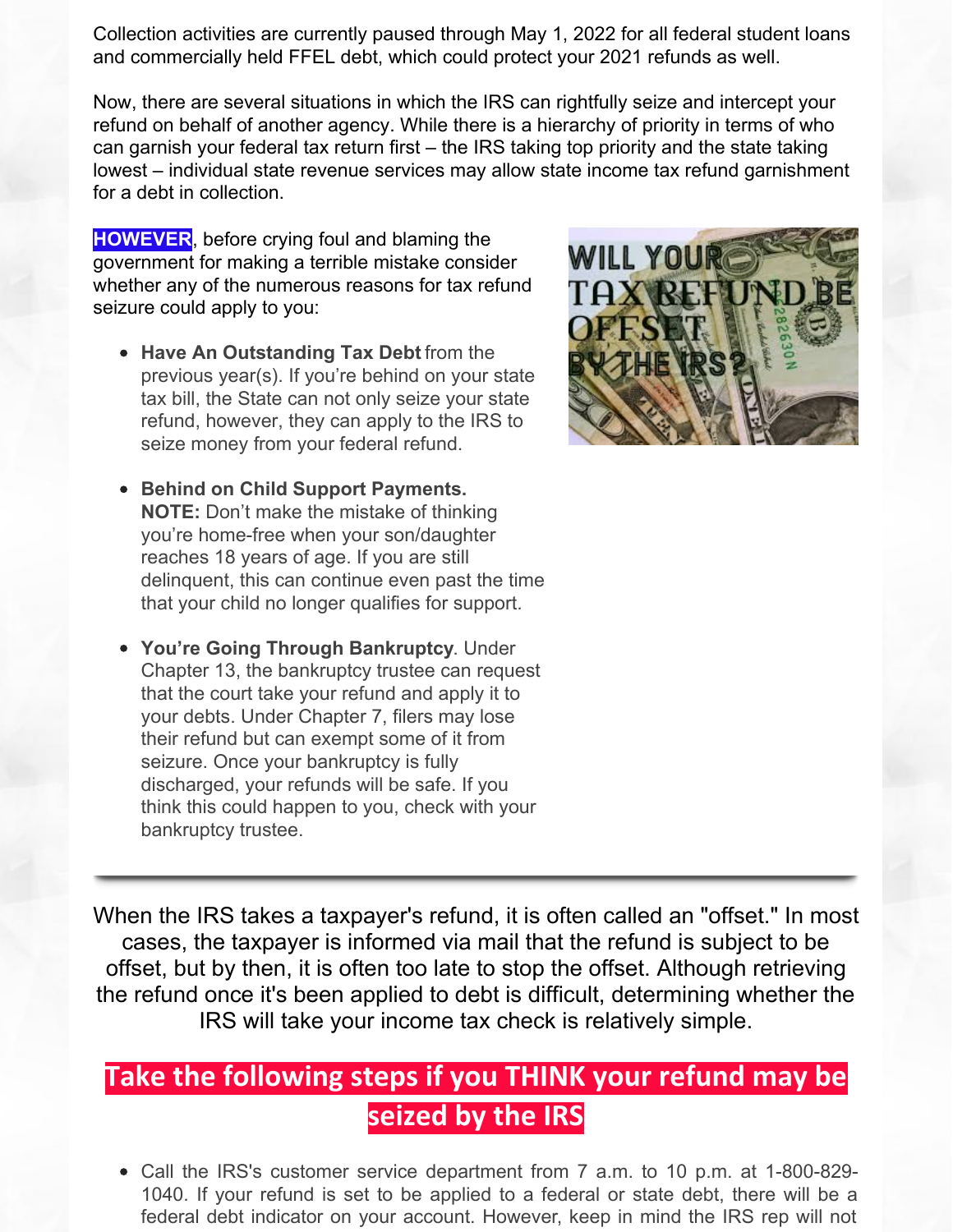be able to tell you who the debt is with or how much of your refund will be applied to the debt.

- Call the Financial Management Service Monday through Friday from 7:30 a.m. to 5 p.m. at 1-800-304-3107 or TDD 1-866-297-0517 if you did not receive a notice but suspect that your refund may be subject to an offset. FMS is the agency responsible for routing your refund check to the organization to which you owe money after the refund is issued. If you did receive a notice, the notice sent to you should provide you with the original refund amount, your offset amount, name, address, and phone number of the agency receiving the payment.
- Contact the agency to which you THINK you may owe a debt and inquire as to whether they have submitted a request to the IRS for your refund to be intercepted. If the answer is yes, the money you owe will be deducted from your refund and the remaining balance will be mailed to you in a check or direct deposited into your bank account, depending on the method you selected when you filed your return. If there is no remaining balance, or if you still owe an additional amount, the IRS will continue to intercept your refunds until the debt is paid in full.

## WHAT YOUR REFUND CAN'T BE SEIZED FOR

Even if you're experiencing financial difficulties, if the above situations don't apply to you, the possibility of having your refund seized might still be of concern. No worries, the IRS cannot seize your refund for the following:

- **Credit Card or Mortgage Debt (Not Related to Bankruptcy)**. Only federal agencies can take your refund. However, if your bank account has a lien on it, a creditor might be able to swoop in and take money out if it's notified you received a hefty deposit.
- **Collection Agencies**. No collection agency or creditor can intercept your refund without a lien or add on to any existing tax debt. If a collection agency tries to convince you that they're from the IRS, don't bite. The IRS does use collection agencies, but only a select few, who will be happy to prove that they work for the IRS.
- **Overdrawn Checking Accounts and Bank Overages**. The bank can't take your refund; however, it is likely that if a refund lands in the troubled account, the bank will apply any penalties or bank overage fees against it before you can withdraw the money.

**NOTE:** If you filed a joint tax return, you may be entitled to part or all of the refund offset. This rule applies if your spouse is solely responsible for the debt. To request your part of the refund, file **[Form](http://links.govdelivery.com/track?type=click&enid=ZWFzPTEmbWFpbGluZ2lkPTIwMTQwNDIxLjMxNDg0MjQxJm1lc3NhZ2VpZD1NREItUFJELUJVTC0yMDE0MDQyMS4zMTQ4NDI0MSZkYXRhYmFzZWlkPTEwMDEmc2VyaWFsPTE2ODE2NDIyJmVtYWlsaWQ9c3lyZWV0YUBzeXJlZXRhLmJpeiZ1c2VyaWQ9c3lyZWV0YUBzeXJlZXRhLmJpeiZmbD0mZXh0cmE9TXVsdGl2YXJpYXRlSWQ9JiYm&&&130&&&http://www.irs.gov/uac/Form-8379,--Injured-Spouse-Allocation) 8379**, Injured Spouse Allocation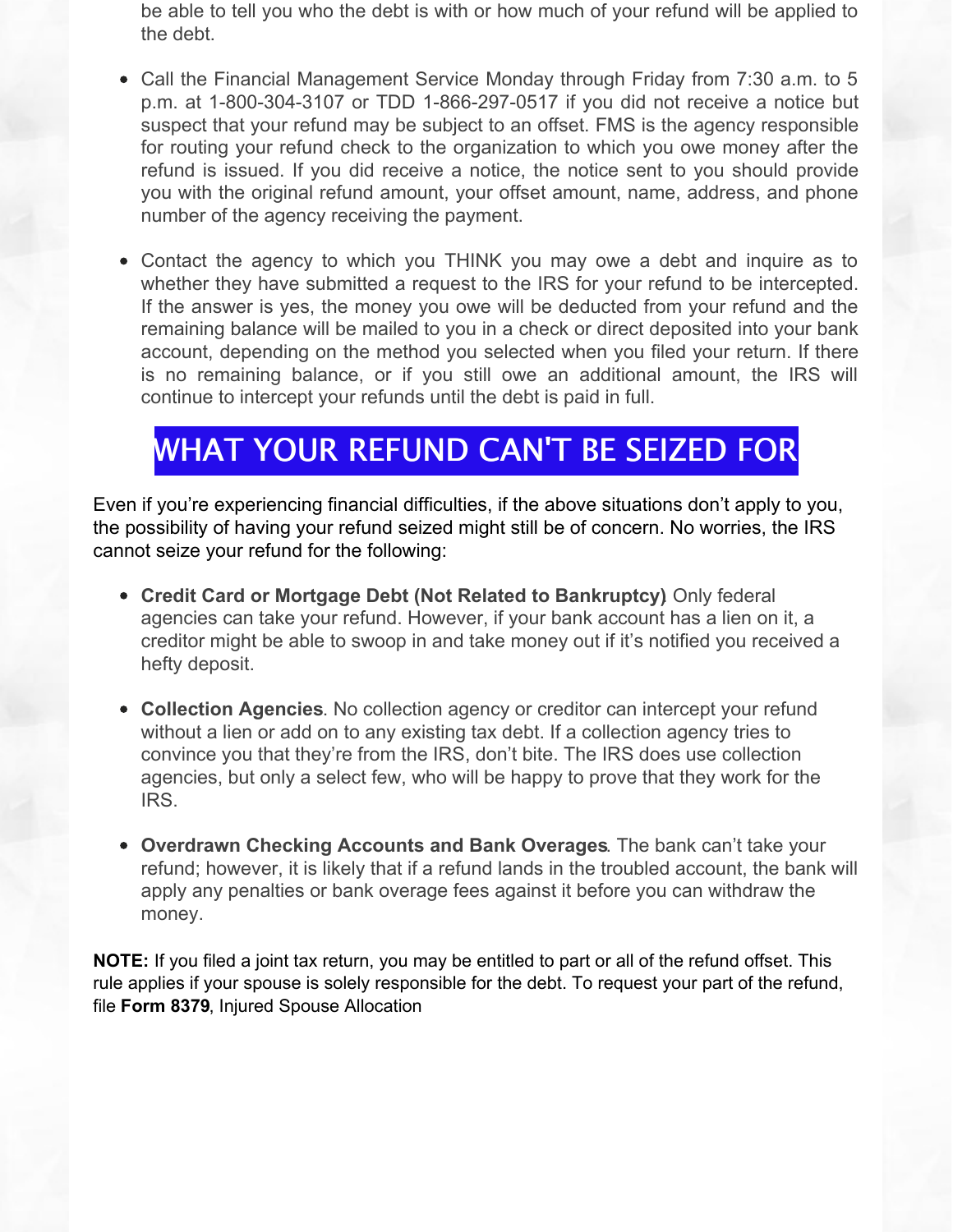

Unfortunately, in marriage and life, everything is not always "Happily Ever After". If that is the case, what can you do? Are you concerned about filing a joint tax return because your spouse may owe back taxes, child support or deficient on their federal student loans? Don't lose sleep; you may qualify for the Injured, Innocent Spouse or Equitable Tax Relief.

# **What's the difference?**

#### **Injured Spouse Clause**

allows you to submit form 8379 to seek relief for an injured spouse. On this form, you can state that you have paid your share of tax and have nothing to do with your spouse's situation.

#### **Innocent Spouse Relief**

allows you to seek relief when your spouse is guilty of tax evasion and provides you relief from additional tax you owe if your spouse or former spouse failed to report income, reported income improperly or claimed improper deductions or credits.

#### **Separation of Liability Relief**

provides for the allocation of additional tax owed between you and your former spouse or your current spouse from whom you are separated because an item was not reported properly on a joint return. The tax allocated to you is the amount for which you are responsible.

#### **Equitable Relief**

may apply when you do not qualify for innocent spouse relief or separation of liability relief for something not reported properly on a joint return and generally attributable to your spouse. You may also qualify for equitable relief if the correct amount of tax was reported on your joint return but the tax was not paid with the return.

#### **Hardship Relief**

is available by submitting IRS Form 433-A as soon as possible. Provide your current income and expenses on the form, and submit it with supporting documentation. Submit copies of bills and receipts to prove your expenses and verify your financial hardship.

### Other Things You Can Do Before a Collections Agency Intercepts Your Tax Refund

• Pay off your student loans: You can't escape from student loan debt. If you have federal student loan debt, take advantage of the various payment plans to pay them